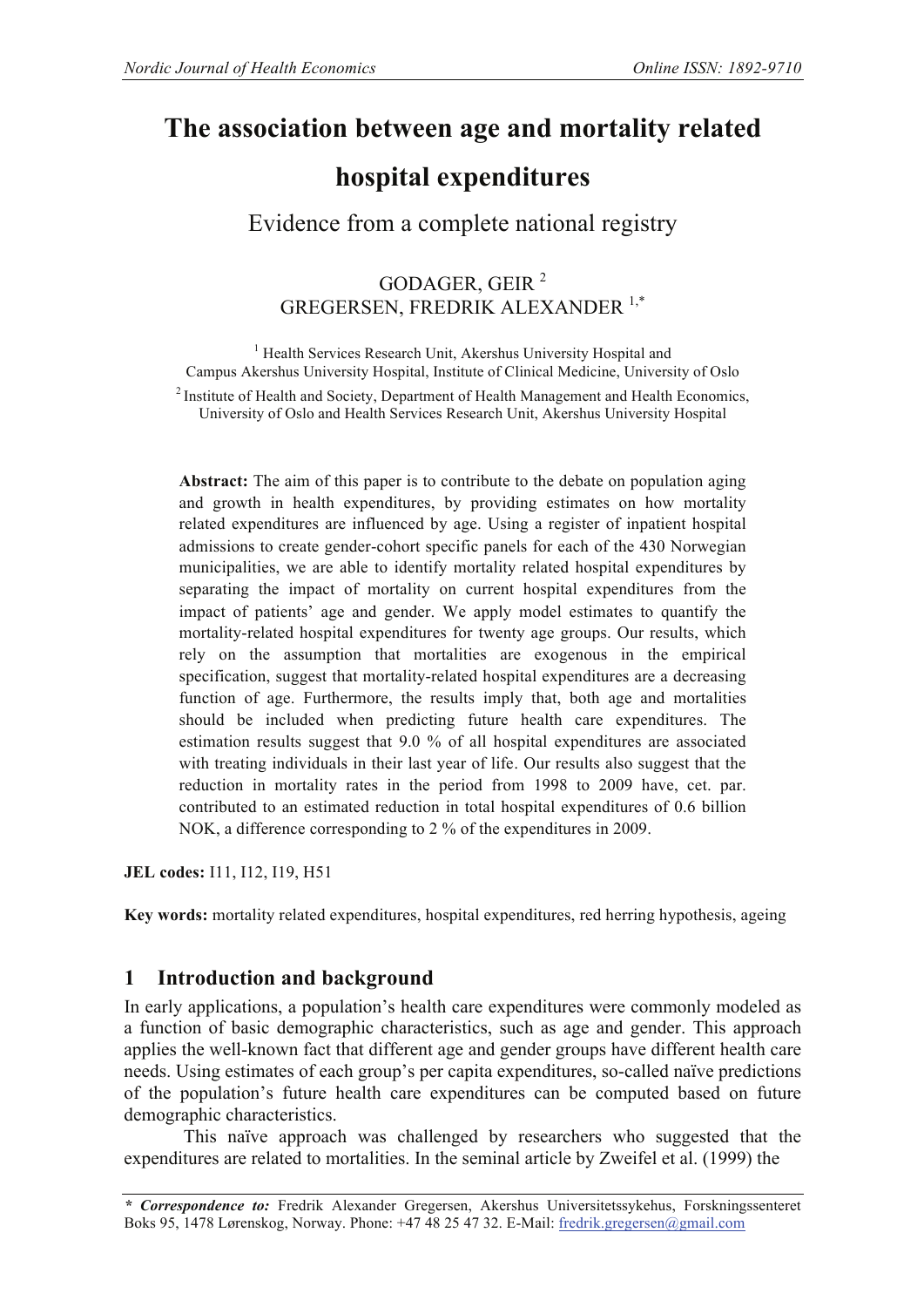authors hypothesized that time to death is more important than age in predicting future health care expenditure, and this hypothesis is frequently referred to as the *Red Herring Hypothesis*. Applying data on health care expenditures for inhabitants above 65 years of age in Switzerland, they found evidence supporting the *Red Herring Hypothesis*.

More than 30 papers (see among others Salas and Raftery (2001), Zweifel et al. (2001) and Felder et al. (2010)) have been published in the *Red Herring* debate and there appears to be strong evidence suggesting that both age and time to death are factors influencing health expenditures, even though the relative importance of age and time to death is strongly debated. In Colombier and Weber (2011) it is stated that "time to death is of marginal importance", while other studies, Werblow et al. (2007) and Zweifel et al. (2004), claim the opposite; age is of marginal importance. An aspect that has received less attention in the literature is that the costs that are incurred as a result of proximity to death may depend on the age of the individual. In a study of hospital expenditures for elderly decedents in the United States, Levinsky et al. (2001) found that expenditures decreased in age for elderly decedents, and similar findings were also reported by Häkkinen et al. (2008) and Melberg et al. (2013). If expenditures associated with the last year of life are substantially influenced by age, this implies that increasing longevity and postponing death until a higher and less costly age, will contribute to slower growth in health expenditures.<sup>1</sup> The aim of this paper is twofold. Firstly, we aim to quantify the impact of age on mortality related expenditures. Secondly, we aim to assess the influence of changing longevity on hospital expenditures that occur as death is postponed to higher ages where mortality related expenditures are lower.

By estimating the relationship between mortality related expenditures and age, we also contribute to the *Red Herring* debate. If there are large variations in the mortality related expenditures by age, including only time to death and not the interaction between age and mortalities, will yield upwardly biased results when predicting future health care expenditures.

There are several studies (see among others Häkkinen et al. (2008), Emanuel (1996) and Lubitz and Riley (1993)) that present the relationship between age and mortality related expenditures, but the studies only include the elderly part of the population. This paper includes all ages. This is important as the mortality related expenditures among younger individuals also contribute to the total health care expenditures.

Here, we apply data from the Norwegian Patient Registry (NPR) merged with demographic data from Statistics Norway (SSB). An advantage of this study, compared to previous studies is that there is no self-selection into our data. This makes the study unique. The data set follows Norway's population (5 million inhabitants) over a 12 year period from 1998-2009, and we are thus able to assess how the change in longevity over the 12-year period has influenced the expenditures.

The paper proceeds as follows: The study setting is described in the next section (Section 2). In Section 3 we describe the data. Our empirical specification and estimation results are presented in Section 4. Finally, in Section 5 we conclude and discuss the findings.

<sup>&</sup>lt;sup>1</sup> In addition, length of life increases may, as suggested by Madsen (2004) and Breyer and Felder (2006), influence the morbidity patterns for different ages. It is beyond the scope of this paper to investigate this any further.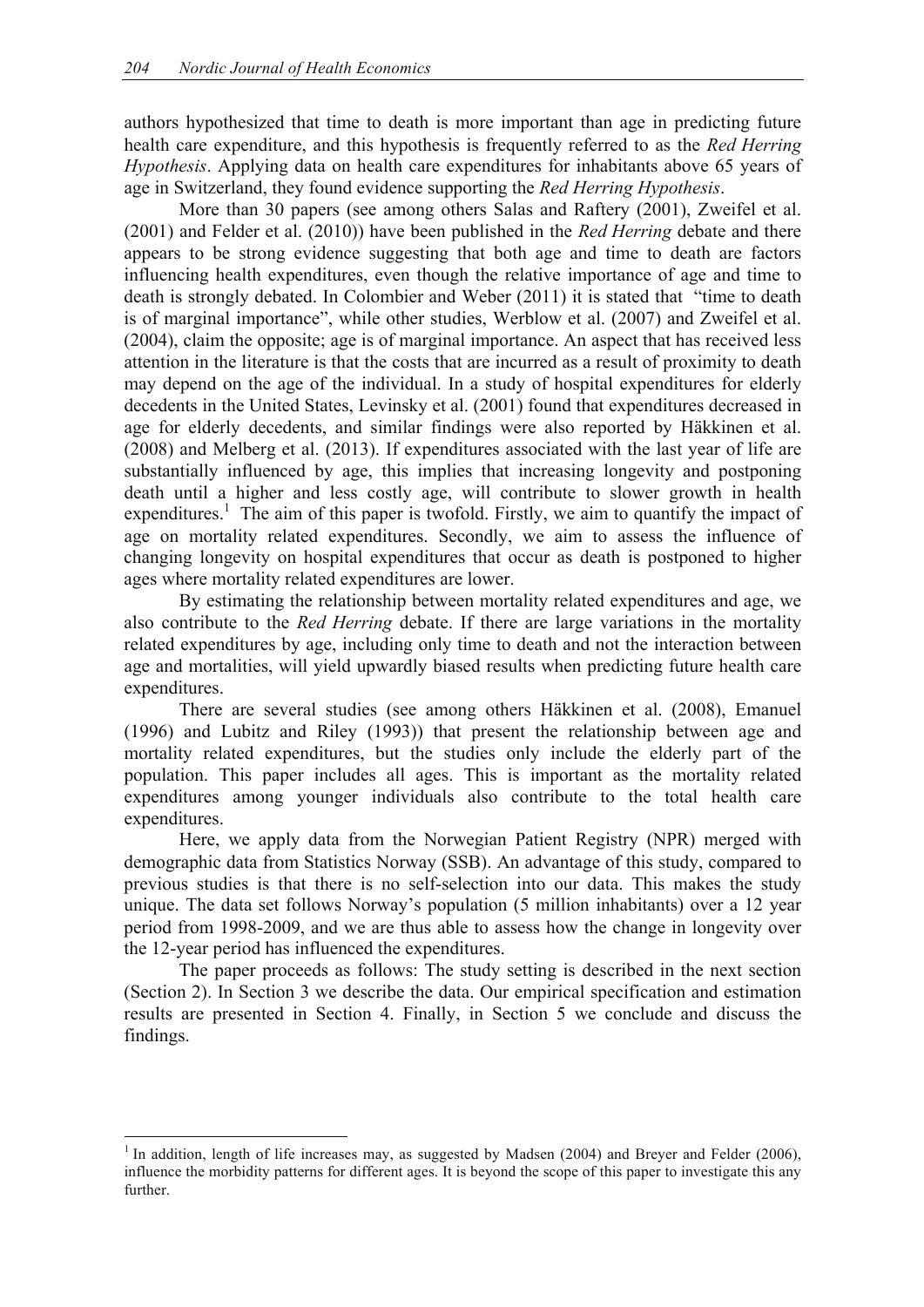## **2 Study setting**

The current organization of the health care system in Norway has many similarities to those in other Nordic countries and the United Kingdom (UK); hospital services are mainly provided by public health institutions, which are financed through general taxation. In Norway, hospitals are governed from the central government by the Ministry of Health, while the general practitioners (GP) and dentists practice privately and contract with the local level of government (municipality and county). At present, the hospital sector in Norway is divided into four Regional Health Enterprises (RHEs) which correspond to geographical areas. Each region receives funding based on per capita funding (60%) and activity based financing (ABF) (40%). ABF is based on the diagnosis related groups (DRG) system (Kalseth et al., 2010). ABF was introduced in June 1997. Note also that the share paid by per capita funding has varied from 1997 until today (Carlsen, 2008).

There is no out of pocket payment for public in-patient hospital services in Norway.<sup>2</sup> The GPs act as gatekeepers for hospitals with an exception of emergency cases, where the ambulance staff or other medical personnel may assign patients directly to the hospital (Johnsen and Bankauskaite, 2006). Patients may choose which hospital he/she would like to be treated at for elective care.

## **3 Data**

## **3.1 Structure of the data**

Two data sources are used in this study: Cost information for hospital admissions are extracted from the NPR and demographic data from SSB. The data from NPR provide a registry of all in-patient hospital admissions in Norway from January 1998 to December 2009. Registration in NPR is compulsory for all hospitals and each admission to the hospital is registered as one observation. It is not possible to track individuals across different hospitals, or different years. A total of 14.5 million admissions were recorded in the given time period, and the included patients are residents of all 430 different municipalities in Norway.

We apply five variables from the database; year of birth, gender, year of hospital stay and the number of DRG-points. Since we cannot identify individuals, we cannot link individual mortalities to hospital stays. We therefore aggregate the data to the smallest possible group where observed mortalities can be linked to observed hospital expenditures, and that is to groups formed by age-gender-specific groups in each Norwegian municipality. From SSB we received, for each year, data on the number of individuals belonging to each of these groups as well as the number of mortalities. Aggregation was performed by grouping the data, and each group was uniquely characterized by a realization of the set of categorical variables age (*Ai*), gender (*Gi*), year  $(T_i)$  and municipality catchment area  $(R_i)$ . The variable  $A_i$  takes 101 discrete values in the range  $[0,100]$ , the variable  $G_i$  takes two possible values, male or female. Since we have observations from 1998 to 2009 *Ti* takes 12 unique values. There are 430 municipalities, and hence, *R* takes 430 unique values. In total there are 101\*2\*12\*430=1,042,320 unique groups formed by different combinations of  $A_i$ ,  $G_i$ ,  $T_i$ ,  $R_i$ .

We index the groups by *g* and we let  $N_g$  denote the number of individuals belonging to group *g*. By computing the total cost of hospital services within the group

<sup>&</sup>lt;sup>2</sup> There are a few exceptions, and on rare occasions individuals pay out of pocket for in-patient hospital care that is not covered by national insurance. Such payments amount to less than 0.4 % of total expenditures for secondary care (Samdata, The Norwegian Directorate of Health, 2012).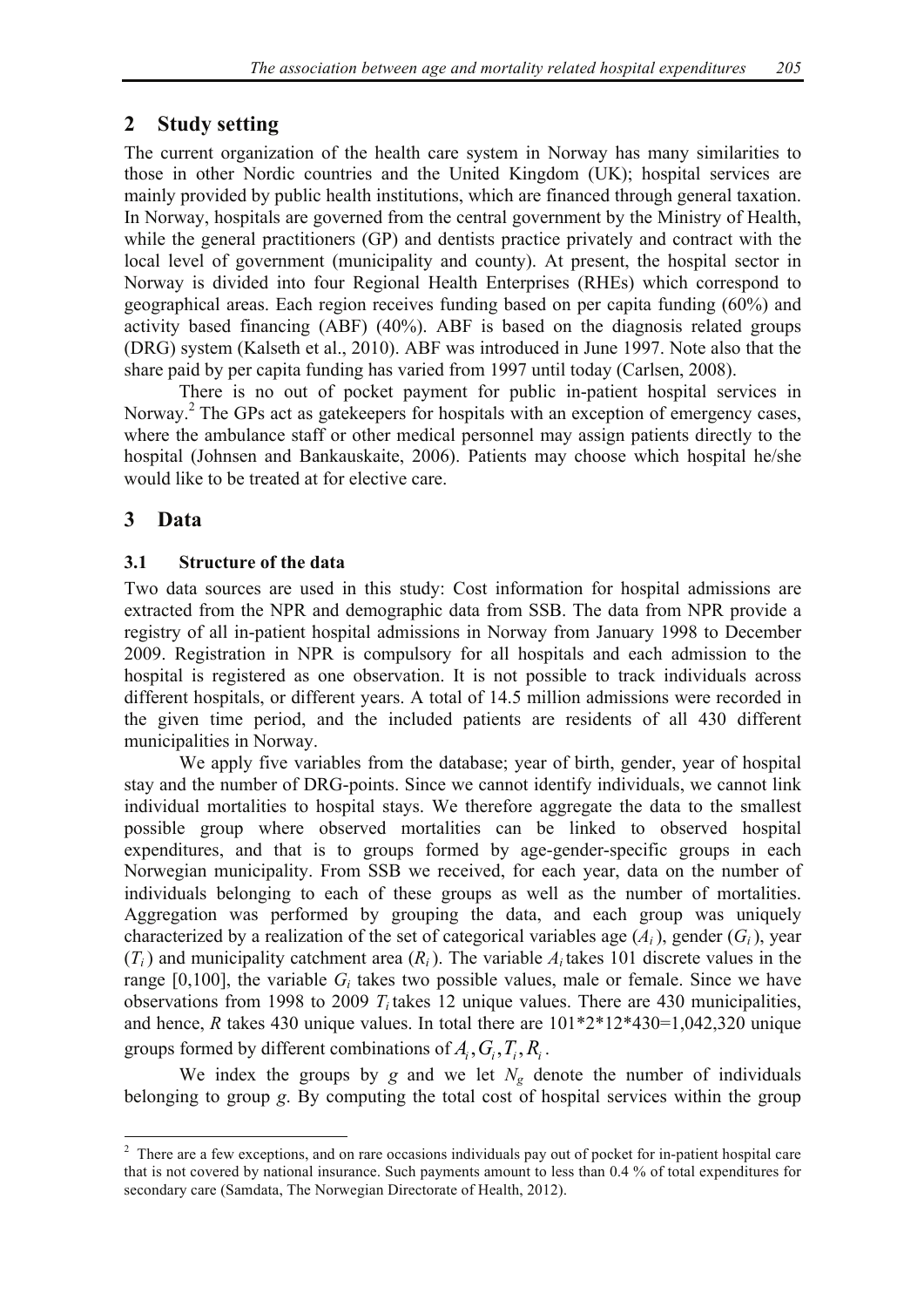and dividing by the number of persons in each group, we get a per capita measure of hospital expenditures for each group. If we denote the expenditures associated with individual hospital admissions by  $Y_i$ , an expression for the per capita expenditures in group g, denoted by  $\overline{Y}_q$  is given by:

$$
\overline{Y}_g \equiv \frac{1}{N_g} \sum_{i \in g} Y_i
$$

### **3.2 Descriptive statistics**

We now provide an overview of the data. Throughout the rest of this paper we measure the expenditures in Norwegian Kroner (NOK) inflation adjusted to 2010 NOK.<sup>3,4</sup> In Table 1 we present the development of demographic characteristics in the period. We observe that although both the general population and the number of elderly older than 64 has increased during this period, the total number of mortalities has been reduced. We also see that the share of the population above 64 years of age has stayed stable at around 16 %.

| Year | Number of inhabitants age $>64$ | Total mortalities | Number of inhabitants | Share age $>64$ |
|------|---------------------------------|-------------------|-----------------------|-----------------|
| 1998 | 718463                          | 44119             | 4436605               | $16.2\%$        |
| 1999 | 714455                          | 44956             | 4465158               | $16.0\%$        |
| 2000 | 709488                          | 43930             | 4498328               | 15.8%           |
| 2001 | 706532                          | 43837             | 4520531               | $15.6\%$        |
| 2002 | 705181                          | 44268             | 4543897               | $15.5\%$        |
| 2003 | 704553                          | 42517             | 4573057               | $15.4\%$        |
| 2004 | 706575                          | 41280             | 4598770               | $15.4\%$        |
| 2005 | 711357                          | 41250             | 4628668               | $15.4\%$        |
| 2006 | 716590                          | 41416             | 4676098               | $15.3\%$        |
| 2007 | 725038                          | 42158             | 4716808               | $15.4\%$        |
| 2008 | 739870                          | 42139             | 4797661               | 15.4 %          |
| 2009 | 757259                          | 41659             | 4861059               | $15.6\%$        |
| 2010 | 777056                          | 42025             | 4919639               | 15.8%           |

### **Table 1: Demographic characteristics**

In Table 2 we describe the characteristics of the group structure in the data. The average group includes 56 individuals. We observe that there is large variation in group size. The smallest group includes only one individual, whereas the largest group includes 6699 individuals. We also characterize the group level per capita expenditures and the group level mortality rate. We observe that the group level per capita expenditures range from zero to more than one million NOK whereas the group level mortality rate ranges from zero to one.

 $3$  8 NOK=1 EURO and 6 NOK=1 USD (2010)

<sup>&</sup>lt;sup>4</sup> The price level in the health care sector has grown faster than for the rest of the economy, therefore consumer price inflation adjustment may not be sufficient to isolate the changes in use of resources over time.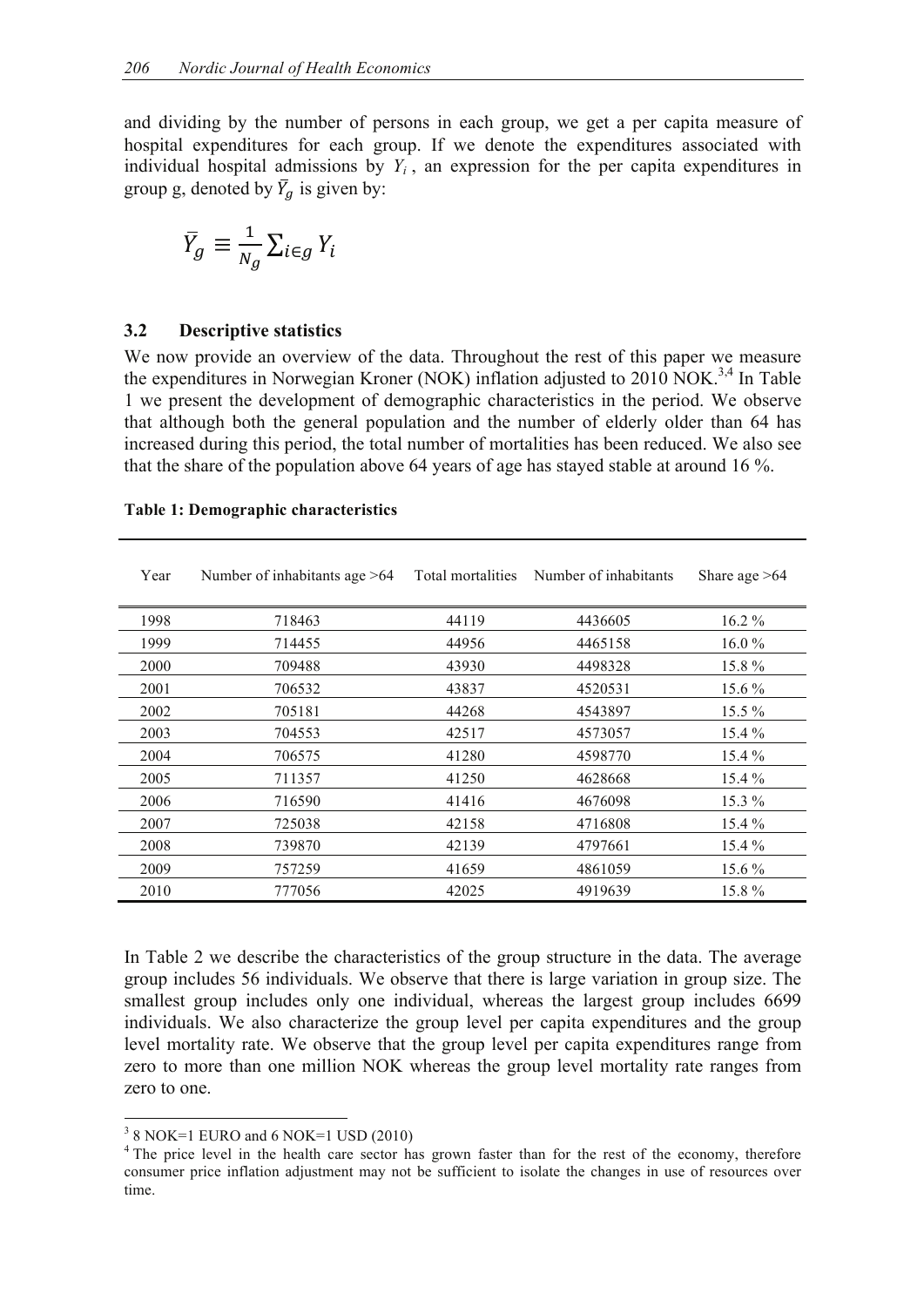| Variable                                                                                                         | Number of<br>observations | Mean      | Std. Dev. | Min      | Max     |
|------------------------------------------------------------------------------------------------------------------|---------------------------|-----------|-----------|----------|---------|
| Number of individuals<br>in group $N_g$                                                                          | 995158                    | 56        | 183       |          | 6699    |
| Group level per capita<br>expenditures <sup>a</sup><br>$\overline{Y}_g \equiv \frac{1}{N_g} \sum_{i \in g} Y_i.$ | 995158                    | 10454.79  | 17153.82  | $\theta$ | 1006657 |
| Group level mortality rate<br>$\label{eq:1Dg} \overline{D}_g \equiv \tfrac{1}{\sqrt{N_g}} \sum_{i \in g} D_i.$   | 995158                    | 0.0341476 | 0.1229989 | $\theta$ |         |

### **Table 2: Descriptive statistics of group level variables**

<sup>a</sup> The expenditure reported in the table is the expenditure related to activity (patient treatment) and not other costs such as pension costs in the health enterprises. The number is therefore lower than the cost reported in OECD and Norwegian Ministry of Health for inpatients in somatic care.

Furthermore, figure 1 describes per capita hospital expenditures for males and females. The expenditures are high for newborns and people above 60 years of age. The expenditures for women are clearly higher than males in the childbearing years (i.e. between the age of early twenties and late thirties), while males have higher expenditures for the ages above 50.



**Figure 1: Hospital expenditures per capita measured in NOK by age, 1998-2009**

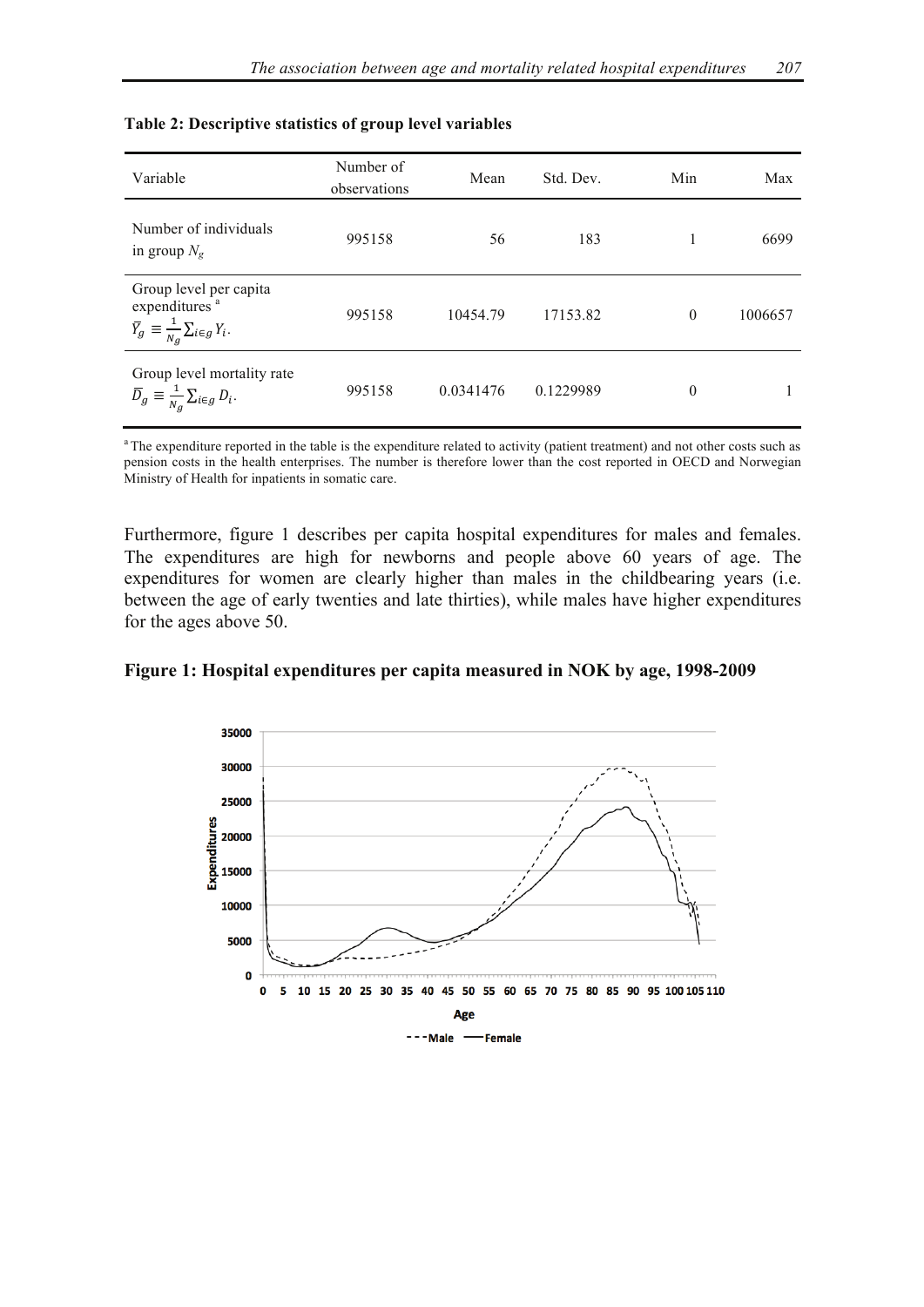### **4 Estimation and results**

Our aim is to quantify the mortality related expenditures in a situation where mortalities are only observable at a group level. We aggregate our data to obtain data in a format including observable variables at group level which still enables us to identify the effect of mortalities on hospital expenditures at the individual level. To do this, we let  $Y_i$  refer to individual *i*'s total hospital expenditures in a given year. We assume a linear regression function, relating these expenditures to observable characteristics:

1) 
$$
Y_i = \gamma_0 + \gamma_1 X_i + \gamma_2 D_i + u_i, u_i \sim \text{i}id(0, \sigma^2)
$$

where *γ<sup>1</sup>* and *γ<sup>2</sup>* are a vectors of unknown parameters to be estimated and *γ0* is an unknown scalar parameter to be estimated. The matrix  $X_i$  is a matrix of dummy variables capturing the effect of age and gender, including interaction terms. We distinguish between 20 different age groups in our regression model, infants and children aged 1-4, and we also categorize age in 5 year intervals until age 85-90. Individuals older than 90 are grouped together. The variable  $D_i$  is an indicator variable equal to one if the individual *i* died within the year. This variable is not observable due to the fact that we may not link current or future mortalities with hospital admissions; hence, estimating 1) is not feasible. However, the number of mortalities within each *group* each year,  $\sum_{i \in q} D_i$ , *is* observable and included in our data. Thus, we may estimate the impact of mortalities in each group on the group level hospital expenditures. If we index groups by  $g$ , and let  $N_g$  denote the number of observations in group *g,* we may express a regression equation where only observable variables are included, and where we may identify and estimate the unknown constants from 1): By summing over *i* on each side of 1) and dividing by  $N_g$ , equation 1) can be written based on the group means from each year:

2) 
$$
\frac{1}{N_g} \sum_{i \in g} [Y_i] = \frac{1}{N_g} \sum_{i \in g} [\gamma_0 + \gamma_1 X_i + \gamma_2 D_i + u_i]
$$

Applying the notation  $Y_g = \frac{1}{N_g} \sum_{k \in S}$ ≡ *i g i g*  $g = \frac{1}{\lambda} \sum Y$ *N*  $\overline{Y}_g = \frac{1}{Y} \sum Y_i$  we may write 2) as

3) 
$$
\overline{Y}_g = \gamma_0 + \gamma_1 \overline{X}_g + \gamma_2 \overline{D}_g + \overline{u}_g
$$

We note that the error terms in equation 3) are heteroscedastic, due to variation in the size of the groups, *Ng*.

One may argue that the mortality rate for each age group may be endogenous, and partly influenced by the health expenditures. However, one may argue that the potential simultaneity bias is likely to be small when analyzing Norwegian data, as Norway offers universal health insurance and full coverage for the whole population and the health care spending is high. The life expectancy at birth in Norway in 2011 was 79 years for males and 83.5 for females according to Statistics Norway. This is among the highest in the Organization for Economic Co-operation and Development (OECD), and one may argue that the marginal effect of hospital expenditures in terms of higher group level survival within the given year is likely to be very small for Norwegian patients.

However, we test the assumption that mortalities represent an exogenous variable in equation 3) by means of a Wu-Hausman and a Durbin test: We use the mortality rate in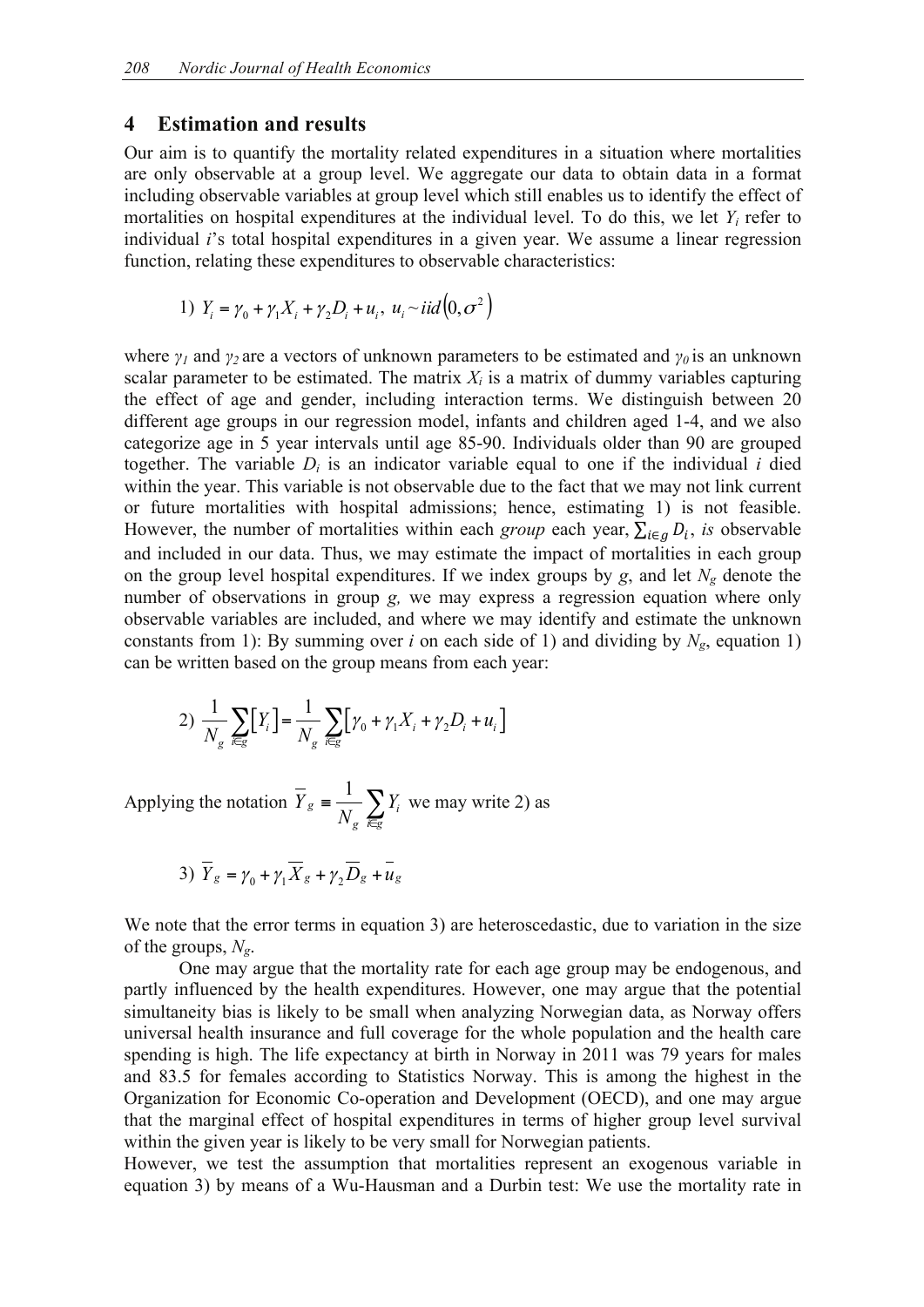year *t-1*, as an instrument for the mortality rate in year *t*. The mortality rate in year *t-1* is likely to be correlated to the mortality rate in year *t*; however, it is clearly not a function of the health care expenditure in year *t*. We run two stage least squares (2SLS) and test the assumption that mortalities are exogenous. Based on the tests we cannot reject the null hypothesis that mortalities are exogenous (both tests with a p-value=0.9). The tests were performed on 3) with instruments; the 2SLS regression may be found in the appendix (Table A.1).

For the rest of the analysis, we will assume that we may treat mortalities as exogenous. Furthermore, we apply a Wooldridge test for serial correlation in panel data models, and the null hypothesis of no serial correlation is rejected in favor of a regression model with a first order autoregressive process  $(AR1)$  in the error terms  $(p=0.00)$ . The test was performed on 3). The test results indicate that appropriate modeling and estimation should take both serial correlation and heteroscedasticity into account. We estimated 3) taking into account the AR1 process in the error terms, and the results from estimation is presented in Table 3. The resulting standard errors of the estimates were slightly larger compared to the results from a model estimated by means of weighted least squares (WLS) under the assumption of no serial correlation. The results for WLS regression assuming no serial correlation may be found in the appendix (Table A.2).

In Table 3a we observe that all the estimated coefficients for both age and mortalities are significant. The estimated coefficients are also statistically significant when excluding mortalities (Table 3b), a model referred to as *the naïve approach* in Häkkinen et al. (2008).

Based on the regressions presented in Table 3a, we may now describe how mortality related hospital expenditures (MRE), defined as the estimated marginal effect of mortalities on hospital expenditures, depend on age. In Figure 2, we present the relationship between age and MRE. We observe that MRE is highest for the age groups below 60 and declines sharply for the older age groups. We also observe that female decedents have a larger MRE than males until the age of 75, while after the age of 75 male decedents have the largest MRE. This is in accordance with the findings in Melberg et al. (2013).

Furthermore, Figure 3 presents estimated increase in per capita health care expenditures by age excluding the effect of mortalities, based on the regression results presented in Table 3a. The figure shows that the health care expenditures for newborns and elderly are high compared to the rest of the population. Furthermore, the expenditures for females are higher than for males for the ages 15 and 54. Above the age of 54 the expenditures for males are higher for males than for females.

In Tables 4a and 4b we present the estimated hospital expenditures for survivors and decedents separately for males and females. The table is based on the regression results presented in Table 3a combined with demographic information from Statistics Norway.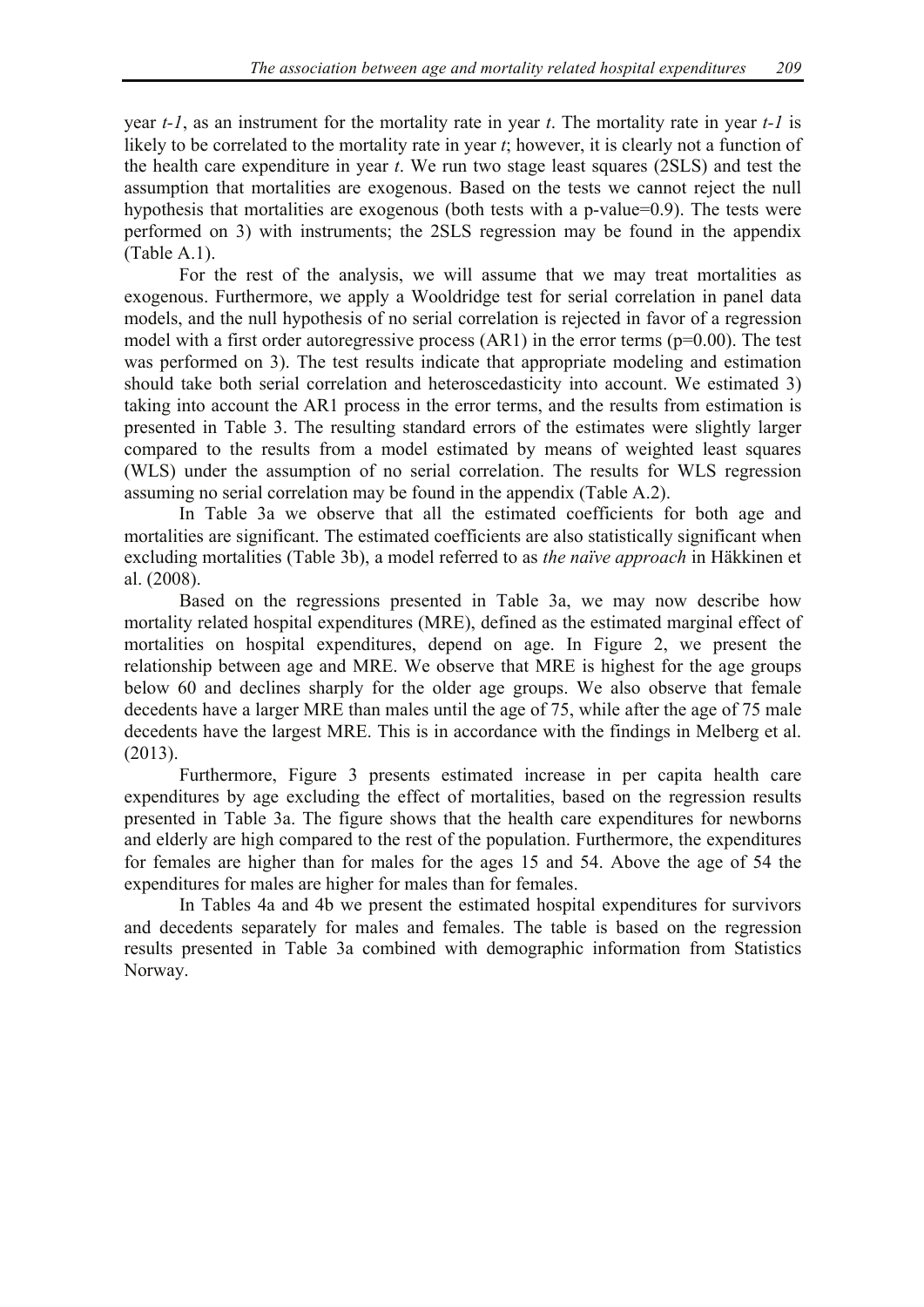| Dependent variable: Per capita expenditures |                             |                    |                              |                        |                          |                    |                            |                        |  |  |
|---------------------------------------------|-----------------------------|--------------------|------------------------------|------------------------|--------------------------|--------------------|----------------------------|------------------------|--|--|
|                                             |                             |                    | <b>Females</b>               |                        | <b>Males</b>             |                    |                            |                        |  |  |
|                                             | Age                         |                    | Mortality rate by age        |                        |                          | Age                | Mortality rate by age      |                        |  |  |
|                                             | Coefficient                 | Standard<br>error  | Coefficient                  | Standard<br>error      | Coefficient              | Standard<br>error  | Coefficient                | Standard<br>error      |  |  |
| $\boldsymbol{0}$                            | 23527.2***                  | (88.36)            | 119988.2***                  | (11426.8)              | 25429.8***               | (87.78)            | 65412.4***                 | (9828.8)               |  |  |
| $1 - 4$<br>$5-9$                            | 1458.2***<br>171.4***       | (55.61)<br>(50.59) | $215537.1***$<br>193107.8*** | (15404.9)<br>(23562.0) | 2255.0***<br>585.5***    | (55.06)<br>(51.61) | 176742.4***<br>96843.6***  | (15258.7)<br>(17469.4) |  |  |
| $10 - 14$<br>15-19                          | Reference group<br>966.9*** | (51.40)            | 111588.5***<br>$87140.5***$  | (22256.4)<br>(15862.7) | 112.9*<br>$611.1***$     | (51.61)<br>(52.49) | 129338.8***<br>64229.1***  | (19598.0)<br>(9845.1)  |  |  |
| 20-24                                       | 2671.1***                   | (53.31)            | 60250.2***                   | (13546.0)              | $1023.1***$              | (53.24)            | 43107.9***                 | (7481.1)               |  |  |
| 25-29<br>30-34                              | 4675.9***<br>5121.4***      | (52.23)<br>(51.13) | 68019.8***<br>$80850.6***$   | (12891.9)<br>(12473.2) | 1113.7***<br>1431.9***   | (52.33)<br>(51.09) | 44369.7***<br>53933.5***   | (7766.7)<br>(7922.2)   |  |  |
| 35-39<br>40-44                              | 4051.6***<br>3368.7***      | (50.94)<br>(51.68) | 103846.1***<br>118871.9***   | (10135.8)<br>(8539.3)  | $1860.0***$<br>2443.2*** | (50.86)<br>(51.46) | $50064.8***$<br>89489.5*** | (7338.8)<br>(6177.9)   |  |  |
| 45-49<br>50-54                              | 3946.7***<br>5039.8***      | (52.60)<br>(53.55) | 132076.5***<br>140986.2***   | (6305.6)<br>(4841.1)   | 3441.8***<br>4975.2***   | (52.60)<br>(53.98) | 75365.7***<br>95812.3***   | (4960.4)<br>(3984.0)   |  |  |
| 55-59<br>60-64                              | 6554.6***<br>8669.5***      | (55.64)            | 138076.1***<br>121013.7***   | (3977.4)               | 7250.8***<br>10227.9***  | (56.34)            | 107490.7***<br>105001.6*** | (3092.0)               |  |  |
| 65-69                                       | 11038.7***                  | (59.28)<br>(64.33) | 109558.5***                  | (3155.1)<br>(2532.2)   | 13890.7***               | (61.15)<br>(68.90) | 95870.9***                 | (2366.4)<br>(1853.0)   |  |  |
| 70-74<br>75-79                              | 13846.3***<br>17023.1***    | (69.05)<br>(74.85) | 99365.6***<br>61976.1***     | (2007.7)<br>(1457.7)   | 17779.9***<br>21308.7*** | (76.86)<br>(86.99) | 81194.3***<br>63649.4***   | (1448.1)<br>(1097.0)   |  |  |
| 80-84<br>85-89                              | 18933.6***<br>20119.3***    | (86.07)<br>(108.9) | 39107.5***<br>22423.0***     | (1054.5)<br>(793.4)    | 22987.3***<br>23969.9*** | (105.9)<br>(140.8) | 46879.7***<br>29566.5***   | (863.3)<br>(713.3)     |  |  |
| $90+$                                       | 19039.2***                  | (128.0)            | 5935.6***                    | (433.9)                | 22770.4***               | (197.7)            | 15246.1***                 | (525.2)                |  |  |

## **Table 3a: Results from weighted regression analysis of hospital expenditures assuming serial correlation in error terms**

#### **Constant** -363.4\*\*\* (41.49)

|      | Year            |         |  |  |  |  |  |  |  |  |
|------|-----------------|---------|--|--|--|--|--|--|--|--|
| 1998 | Reference group |         |  |  |  |  |  |  |  |  |
| 1999 | 542.0***        | (24.59) |  |  |  |  |  |  |  |  |
| 2000 | 349.6***        | (27.28) |  |  |  |  |  |  |  |  |
| 2001 | 945.7***        | (27.86) |  |  |  |  |  |  |  |  |
| 2002 | 1413.9***       | (27.96) |  |  |  |  |  |  |  |  |
| 2003 | 1869.4***       | (27.96) |  |  |  |  |  |  |  |  |
| 2004 | 1844.2***       | (27.93) |  |  |  |  |  |  |  |  |
| 2005 | 2184.7***       | (27.89) |  |  |  |  |  |  |  |  |
| 2006 | 2489.5***       | (27.82) |  |  |  |  |  |  |  |  |
| 2007 | 2733.4***       | (27.77) |  |  |  |  |  |  |  |  |
| 2008 | 2463.6***       | (27.66) |  |  |  |  |  |  |  |  |
| 2009 | 2744.9***       | (27.68) |  |  |  |  |  |  |  |  |
|      |                 |         |  |  |  |  |  |  |  |  |

Note: \* for p<0.05, \*\* for p<0.01, and \*\*\* for p<0.001. Number of observations: 991 930.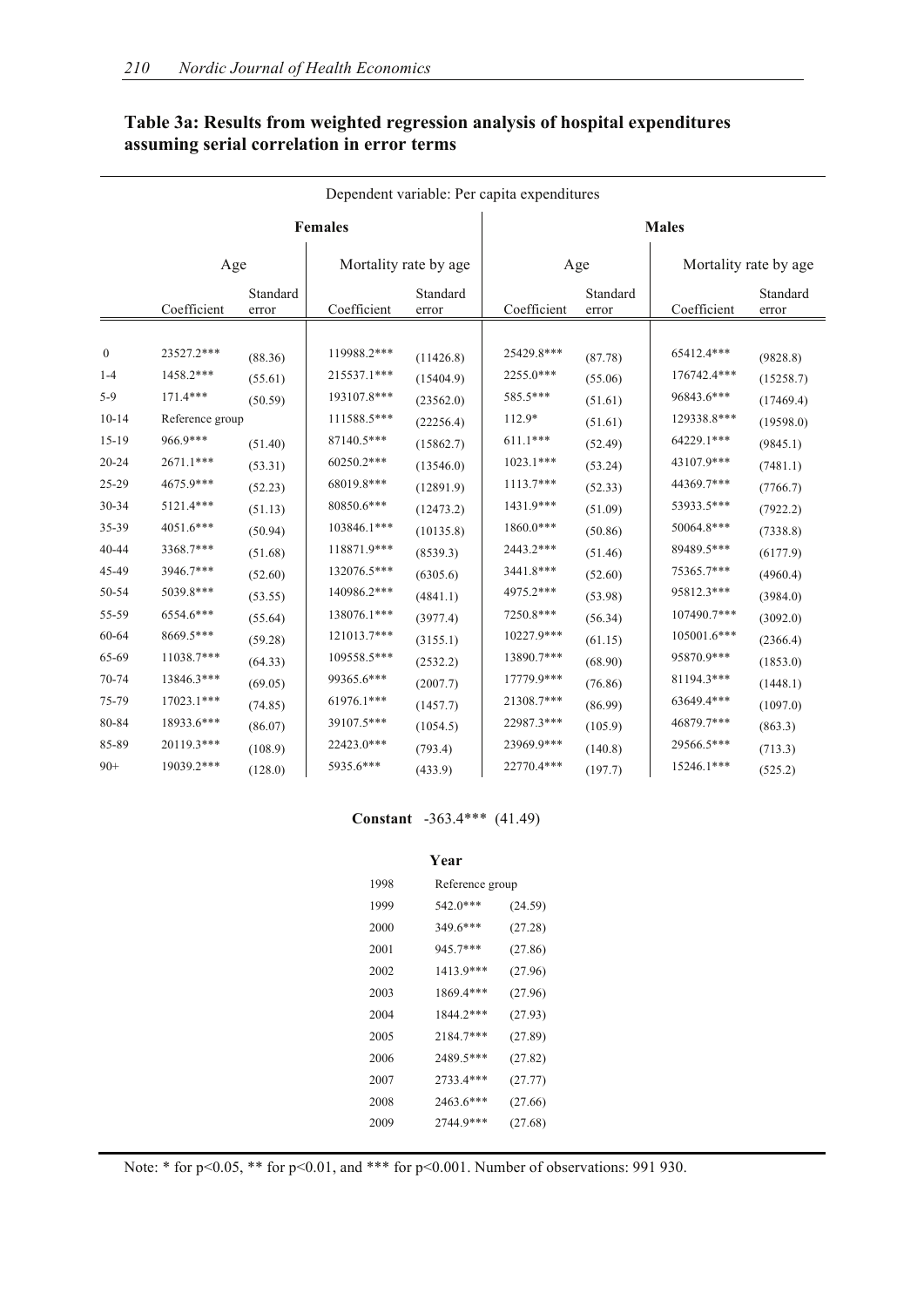|                  |                 | <b>Females</b>    | <b>Males</b> |                   |  |  |
|------------------|-----------------|-------------------|--------------|-------------------|--|--|
|                  | Coefficient     | Standard<br>error | Coefficient  | Standard<br>error |  |  |
|                  |                 |                   |              |                   |  |  |
| $\boldsymbol{0}$ | 23796.5***      | (84.27)           | 25596.7***   | (82.60)           |  |  |
| $1 - 4$          | 1503.5***       | (56.64)           | 2297.7***    | (56.02)           |  |  |
| $5-9$            | 179.8***        | (51.56)           | 586.0***     | (52.70)           |  |  |
| $10 - 14$        | Reference group |                   | 116.8*       | (52.70)           |  |  |
| $15 - 19$        | 976.2***        | (52.31)           | 629.9***     | (53.39)           |  |  |
| $20 - 24$        | 2673.8***       | (54.29)           | 1045.8***    | (53.90)           |  |  |
| 25-29            | 4679.2***       | (53.15)           | 1140.0***    | (52.87)           |  |  |
| 30-34            | 5133.9***       | (51.95)           | 1468.0***    | (51.56)           |  |  |
| 35-39            | 4103.1***       | (51.66)           | 1906.7***    | (51.15)           |  |  |
| 40-44            | 3475.1***       | (52.12)           | 2575.8***    | (51.58)           |  |  |
| 45-49            | 4148.6***       | (52.75)           | 3619.0***    | (52.26)           |  |  |
| 50-54            | 5399.6***       | (53.14)           | 5351.6***    | (52.65)           |  |  |
| 55-59            | 7103.2***       | (54.42)           | 7925.2***    | (54.01)           |  |  |
| 60-64            | 9425.0***       | (57.06)           | 11330.6***   | (57.11)           |  |  |
| 65-69            | 12111.3***      | (60.66)           | 15590.3***   | (61.89)           |  |  |
| 70-74            | 15465.2***      | (62.10)           | 20182.8***   | (65.18)           |  |  |
| 75-79            | 18854.4***      | (62.43)           | 24524.3***   | (68.36)           |  |  |
| 80-84            | 21043.6***      | (65.33)           | 26977.9***   | (77.06)           |  |  |
| 85-89            | 22333.2***      | (75.23)           | 28074.7***   | (100.3)           |  |  |
| $90+$            | 20166.3***      | (96.77)           | 26409.1***   | (154.9)           |  |  |

## **Table 3b: Results from weighted regression analysis of hospital expenditures assuming serial correlation in error terms – without controlling for mortality**

Dependent variable: Per capita expenditures

#### **Constant -**290.1\*\*\* (42.33)

#### **Year**

| 1998 | Reference group |         |
|------|-----------------|---------|
| 1999 | 545.1***        | (24.90) |
| 2000 | 335.5***        | (27.72) |
| 2001 | 923.0***        | (28.34) |
| 2002 | 1388.9***       | (28.47) |
| 2003 | 1819.3***       | (28.46) |
| 2004 | 1775.5***       | (28.43) |
| 2005 | $2104.8***$     | (28.39) |
| 2006 | 2397.9***       | (28.33) |
| 2007 | 2640.3***       | (28.27) |
| 2008 | 2361.0***       | (28.16) |
| 2009 | 2628.1***       | (28.18) |
|      |                 |         |

Note: \* for p<0.05, \*\* for p<0.01, and \*\*\* for p<0.001. Number of observations: 991 930.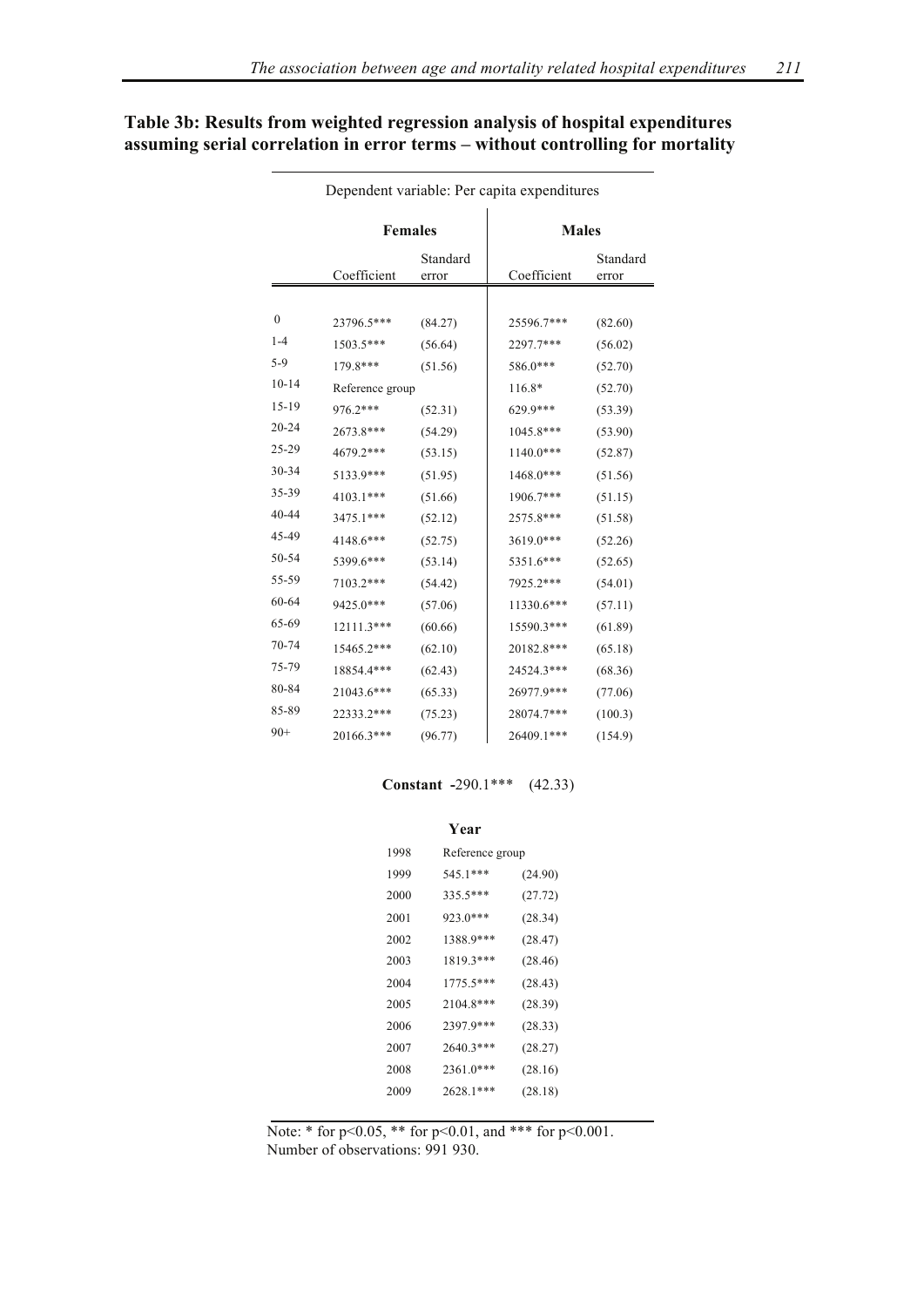**Figure 2: Estimated increase in per capita hospital expenditures associated with the last year of life at different ages**



**Figure 3: Estimated per capita hospital expenditures by age excluding the effect of mortalities**



As expected, the decedents have a higher per capita expenditure than survivors for all age groups. The number of decedents is small compared to the number of survivors, and the total expenditures are therefore higher for survivors than decedents. This holds for all age groups. In Tables 4a and b we see that even though the estimated MRE is falling with age, the total share of the hospital expenditures used by decedents increases with age. This is caused by the higher number of decedents in higher age groups. We also see that 10% of the total hospital expenditures for males are used by male decedents, whereas the corresponding figure for females is 8%. In total, for both genders, hospital expenditures among decedents comprise 9.0% of total hospital expenditures. In the international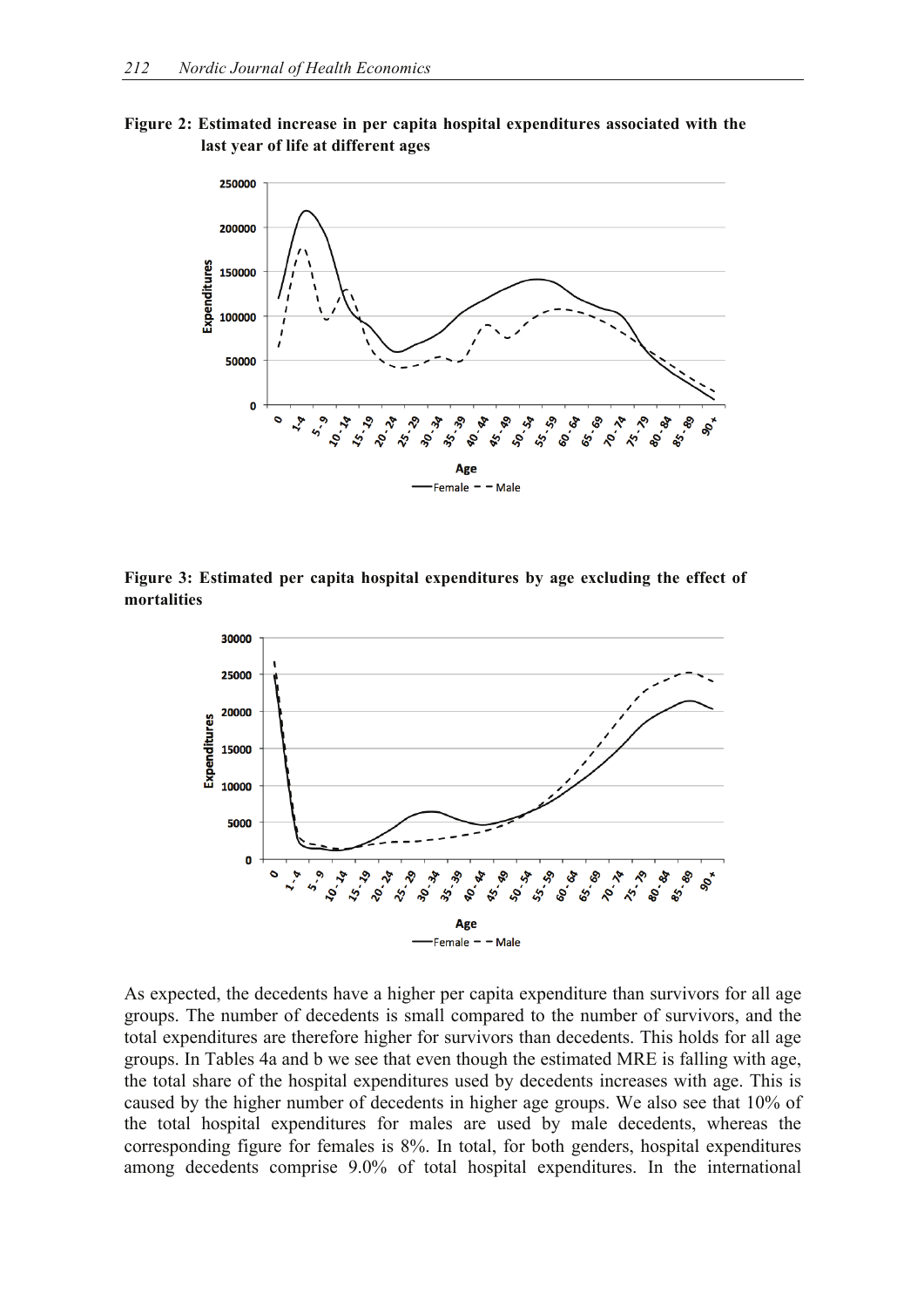literature (Scitovsky, 1984; Polder et al., 2006; Hogan et al., 2001; Nord et al., 1989; Emanuel, 1996) the health care expenditures associated with the last year of life are estimated to be somewhere in between 10% and 30% of the total health care expenditures. The different studies include different components of total health expenditures, and/or selected segments of the population; hence, the results from different studies are not directly comparable.

In Tables 4a and b the demographic composition are the average over the period of observations (1998-2009). In the following sections, we will change this composition in order to observe how this may change the expenditure patterns. First, we hold the demographic composition equal to the one observed in 1998 and then 2009. Based on the composition in 1998, the share of total health care expenditures used by decedents is equal 9.8%. Based on the demographic composition in 2009, the corresponding number is 8.1% (see Table 5). The reason for the decline is two-fold. First, increased length of life increases the number of mortalities in higher ages with lower mortality related expenditures. Second, the share of decedents decreases in the time period.

|            | Expenditure |                | Total     | Total       |             |          |           |
|------------|-------------|----------------|-----------|-------------|-------------|----------|-----------|
| <b>MRE</b> |             | per capita     |           | expenditure | expenditure |          | Share     |
| per        | No. of      | excluding      | No. of    | for         | for         |          | used by   |
| capita     | Decedents   | <b>MRE</b>     | Survivors | decedents   | survivors   | Total*   | decedents |
| 65         | 100         | 27             | 29606     | 9191        | 791072      | 800263   | $1\%$     |
| 177        | 41          | $\overline{4}$ | 119896    | 7445        | 425048      | 432492   | $2\%$     |
| 97         | 20          | $\overline{2}$ | 154720    | 1943        | 290200      | 292143   | $1\%$     |
| 129        | 18          | 1              | 155041    | 2383        | 217522      | 219906   | $1\%$     |
| 64         | 76          | $\overline{2}$ | 146764    | 5016        | 279031      | 284047   | $2\%$     |
| 43         | 136         | $\overline{2}$ | 140607    | 6185        | 325262      | 331447   | $2\%$     |
| 44         | 156         | $\overline{2}$ | 151930    | 7279        | 365213      | 372492   | $2\%$     |
| 54         | 172         | 3              | 169348    | 9720        | 460968      | 470688   | $2\%$     |
| 50         | 216         | 3              | 175738    | 11505       | 553592      | 565097   | $2\%$     |
| 89         | 273         | $\overline{4}$ | 169022    | 25481       | 631021      | 656502   | $4\%$     |
| 75         | 397         | 5              | 159694    | 31829       | 755667      | 787496   | $4\%$     |
| 96         | 626         | 6              | 154606    | 63855       | 968651      | 1032505  | $6\%$     |
| 107        | 887         | 9              | 140076    | 102943      | 1196386     | 1299329  | $8\%$     |
| 105        | 1192        | 12             | 113146    | 138882      | 1303220     | 1442103  | 10 %      |
| 96         | 1529        | 15             | 85009     | 169782      | 1290503     | 1460285  | 12 %      |
| 81         | 2171        | 19             | 71603     | 217638      | 1365470     | 1583108  | 14 %      |
| 64         | 3243        | 23             | 61155     | 279690      | 1382030     | 1661720  | 17%       |
| 47         | 3990        | 24             | 42454     | 283901      | 1030663     | 1314565  | 22 %      |
| 30         | 3397        | 25             | 20720     | 186226      | 523382      | 709608   | 26 %      |
| 15         | 2235        | 24             | 7244      | 87853       | 174284      | 262137   | 34 %      |
|            |             |                |           |             |             |          |           |
|            |             |                |           | 1648747     | 14329185    | 15977933 | 10 %      |
|            |             |                |           |             |             |          |           |
|            |             |                |           |             |             |          |           |

**Table 4a: Estimated expenditures in 1000 NOK for males per year**

 $*Total$  expenditures = Total expenditures for survivors  $+$  Total expenditures for decedents = [(Constant term weighted by the number of observations each year+ marginal increase in health care expenditures excluding  $MRE$ <sup>\*</sup> # survivors] + [Constant term weighted by the number of observations each year + marginal increase in health care expenditure excluding  $MRE + MRE$ <sup>\*</sup> # decedents].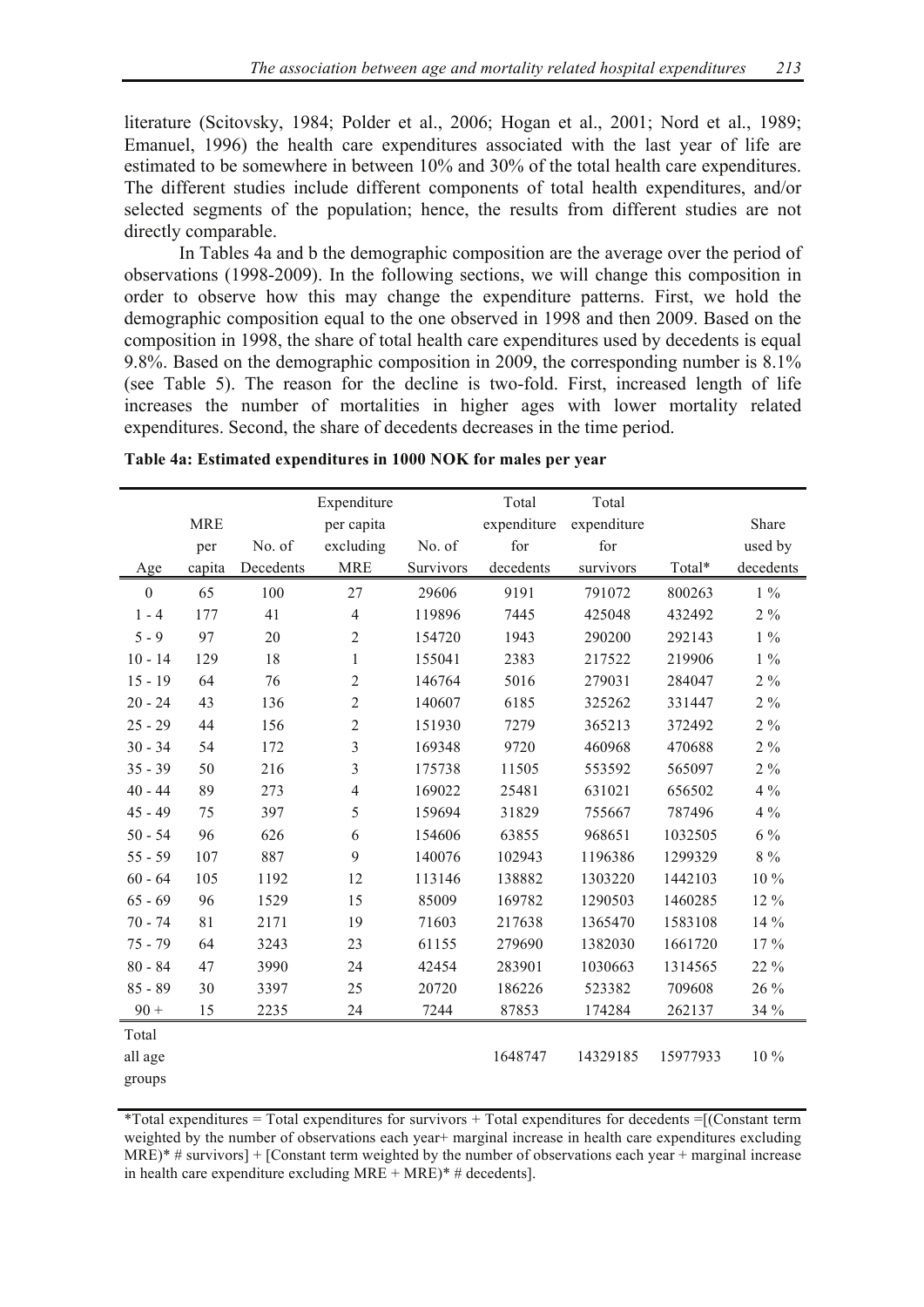|                  |            |           | Expenditure    |           | Total       | Total       |          |           |
|------------------|------------|-----------|----------------|-----------|-------------|-------------|----------|-----------|
|                  | <b>MRE</b> |           | per capita     |           | expenditure | expenditure |          | Share     |
|                  | per        | No. of    | excluding      | No. of    | for         | for         |          | used by   |
| Age              | capita     | Decedents | <b>MRE</b>     | Survivors | decedents   | survivors   | Total*   | decedents |
| $\boldsymbol{0}$ | 120        | 74        | 25             | 28124     | 10698       | 697961      | 708658   | $2\%$     |
| $1 - 4$          | 216        | 32        | $\overline{3}$ | 114266    | 7092        | 314041      | 321134   | $2\%$     |
| $5 - 9$          | 193        | 15        | $\mathbf{1}$   | 147036    | 3012        | 214900      | 217912   | $1\%$     |
| $10 - 14$        | 112        | 16        | 1              | 146941    | 1772        | 189574      | 191346   | $1\%$     |
| $15 - 19$        | 87         | 34        | $\overline{2}$ | 139204    | 3073        | 314194      | 317267   | $1\%$     |
| $20 - 24$        | 60         | 44        | $\overline{4}$ | 135637    | 2801        | 537286      | 540088   | $1\%$     |
| $25 - 29$        | 68         | 57        | 6              | 148745    | 4181        | 887420      | 891601   | $0\%$     |
| $30 - 34$        | 81         | 72        | 6              | 164195    | 6279        | 1052742     | 1059020  | $1\%$     |
| $35 - 39$        | 104        | 106       | 5              | 168451    | 11563       | 899825      | 911387   | $1\%$     |
| $40 - 44$        | 119        | 158       | 5              | 161787    | 19546       | 753742      | 773288   | $3\%$     |
| $45 - 49$        | 132        | 247       | 5              | 153788    | 33960       | 805356      | 839317   | $4\%$     |
| $50 - 54$        | 141        | 393       | 6              | 149090    | 57894       | 943724      | 1001618  | $6\%$     |
| $55 - 59$        | 138        | 555       | 8              | 136208    | 80966       | 1068518     | 1149484  | $7\%$     |
| $60 - 64$        | 121        | 723       | 10             | 113929    | 94740       | 1134689     | 1229429  | $8\%$     |
| $65 - 69$        | 110        | 902       | 12             | 91409     | 109911      | 1126963     | 1236874  | 9%        |
| $70 - 74$        | 99         | 1398      | 15             | 84252     | 160062      | 1275279     | 1435340  | 11 %      |
| $75 - 79$        | 62         | 2490      | 18             | 82019     | 199913      | 1502025     | 1701938  | 12 %      |
| $80 - 84$        | 39         | 4018      | 20             | 69732     | 238396      | 1410252     | 1648648  | 14 %      |
| $85 - 89$        | 22         | 4987      | 21             | 44446     | 218587      | 951558      | 1170145  | 19 %      |
| $90 +$           | 6          | 5470      | 20             | 22153     | 143658      | 450348      | 594007   | 24 %      |
| Total            |            |           |                |           |             |             |          |           |
| all age          |            |           |                |           | 1408104     | 16530397    | 17938501 | $8\%$     |
| groups           |            |           |                |           |             |             |          |           |

#### **Table 4b: Estimated expenditures in 1000 NOK for females per year**

 $*Total expenditures = Total expenditures for survives + Total expenditures for the two vertices of the vertices.$ weighted by the number of observations each year+ marginal increase in health care expenditures excluding  $MRE$ <sup>\*</sup> # survivors] + [Constant term weighted by the number of observations each year + marginal increase in health care expenditure excluding  $MRE + MRE$ <sup>\*</sup> # decedents].

In order to further investigate the influence of changes in demographic composition on health care expenditures we hold the number of inhabitants equal to that in 2009, but hold the mortality rates equal to 1998. By this approach the share used by decedents increase to 10.0 % in 2009 (see Table 5). The reason for the increase is increased mortality rates for almost all age groups apart from the 90+ age group. Hence, an increased length of life reduces the mortality related hospital expenditures. Furthermore, the increased length of life leads to a reduction in the total expenditures with 2% (0.6 billion NOK) (see Table 5).

In summary, our results supports the claim that mortalities are, *ceteris paribus*, associated with higher hospital expenditures. We show that when life expectancy increases the naïve models will produce biased projections of future hospital expenditures. The results also show that even though the decedents incur high expenditures on hospital services, the decedent's expenditures comprise a relatively small share of the total hospital expenditures (9 %).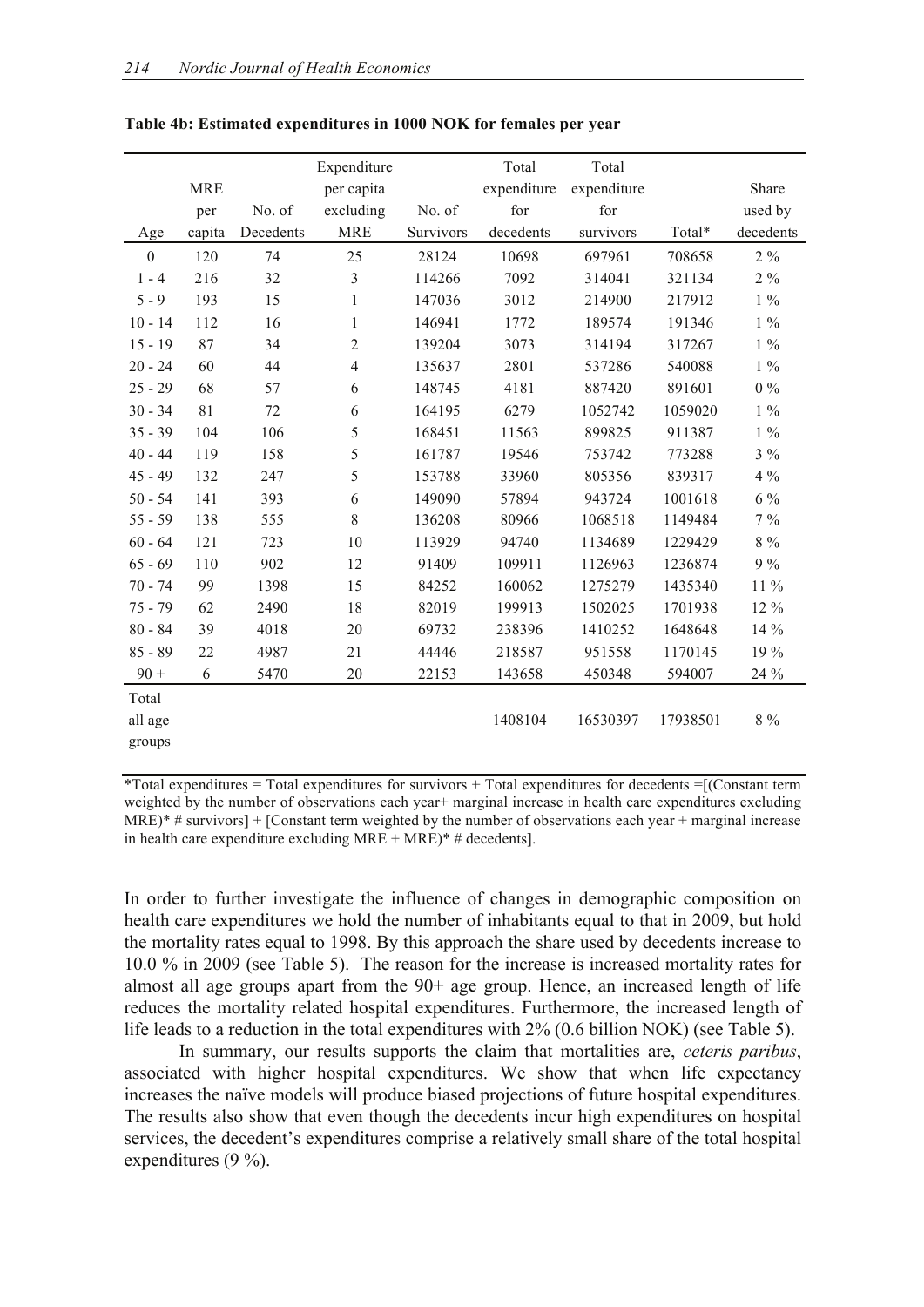### **Table 5: The effect of increasing longevity on total hospital expenditures in Norway**

- Assuming the same per capita expenditures as in the regression presented in Table 3, but changed demographic composition<sup>5</sup>

|                     | Demographic composition as in<br>2009 |                                                                      |       |                        |       | Demographic composition as in<br>1998                                |              |        | Demographic composition as in<br>2009, but mortality rates as in<br>1998 |                               |        |        |
|---------------------|---------------------------------------|----------------------------------------------------------------------|-------|------------------------|-------|----------------------------------------------------------------------|--------------|--------|--------------------------------------------------------------------------|-------------------------------|--------|--------|
|                     | Male<br>Female                        |                                                                      |       | <b>Males</b><br>Female |       |                                                                      | <b>Males</b> |        |                                                                          | Female                        |        |        |
| Age                 | $\#$ D                                | # $S$                                                                | # $D$ | # $S$                  | # $D$ | # $S$                                                                | # $D$        | # $S$  | # $D$                                                                    | # $S$                         | $\#$ D | # $S$  |
| $\theta$            | 96                                    | 31737                                                                | 58    | 29916                  | 129   | 29497                                                                | 85           | 28192  | 139                                                                      | 31694                         | 90     | 29884  |
| $1 - 4$             | 33                                    | 122577                                                               | 30    | 116642                 | 49    | 123554                                                               | 43           | 116730 | 49                                                                       | 122561                        | 43     | 116629 |
| $5-9$               | 17                                    | 151276                                                               | 13    | 145132                 | 22    | 155843                                                               | 11           | 147574 | 21                                                                       | 151272                        | 11     | 145134 |
| $10 - 14$           | 14                                    | 160836                                                               | 13    | 152417                 | 21    | 138363                                                               | 19           | 131782 | 24                                                                       | 160826                        | 22     | 152408 |
| $15 - 19$           | 73                                    | 163948                                                               | 37    | 155177                 | 70    | 133768                                                               | 35           | 127232 | 86                                                                       | 163935                        | 43     | 155171 |
| $20 - 24$           | 105                                   | 153315                                                               | 46    | 146643                 | 164   | 141842                                                               | 44           | 137927 | 177                                                                      | 153243                        | 47     | 146642 |
| $25 - 29$           | 145                                   | 151494                                                               | 52    | 146855                 | 177   | 169082                                                               | 58           | 164089 | 159                                                                      | 151480                        | 52     | 146855 |
| $30 - 34$           | 139                                   | 159013                                                               | 59    | 153778                 | 202   | 175598                                                               | 92           | 166903 | 183                                                                      | 158969                        | 85     | 153752 |
| $35 - 39$           | 185                                   | 181973                                                               | 98    | 173849                 | 250   | 163026                                                               | 114          | 155779 | 279                                                                      | 181879                        | 127    | 173820 |
| $40 - 44$           | 274                                   | 186904                                                               | 133   | 176770                 | 325   | 158962                                                               | 183          | 153781 | 382                                                                      | 186796                        | 210    | 176693 |
| $45 - 49$           | 341                                   | 171124                                                               | 230   | 162081                 | 436   | 152679                                                               | 253          | 145844 | 488                                                                      | 170977                        | 281    | 162030 |
| $50 - 54$           | 576                                   | 161823                                                               | 398   | 155927                 | 729   | 154386                                                               | 474          | 147707 | 763                                                                      | 161636                        | 500    | 155825 |
| $55 - 59$           | 869                                   | 149491                                                               | 494   | 145311                 | 783   | 107923                                                               | 462          | 107431 | 1083                                                                     | 149277                        | 624    | 145181 |
| $60 - 64$           | 1370                                  | 146777                                                               | 843   | 144273                 | 1163  | 85527                                                                | 592          | 89905  | 1987                                                                     | 146160                        | 949    | 144167 |
| $65 - 69$           | 1576                                  | 104472                                                               | 976   | 107548                 | 1701  | 81305                                                                | 924          | 89531  | 2173                                                                     | 103875                        | 1109   | 107415 |
| $70 - 74$           | 1846                                  | 73750                                                                | 1250  | 83800                  | 2788  | 75778                                                                | 1676         | 92348  | 2683                                                                     | 72913                         | 1516   | 83534  |
| $75 - 79$           | 2608                                  | 58670                                                                | 1916  | 74087                  | 4019  | 64204                                                                | 3116         | 91629  | 3610                                                                     | 57668                         | 2500   | 73503  |
| $80 - 84$           | 3524                                  | 43704                                                                | 3469  | 65401                  | 4079  | 38114                                                                | 4246         | 67322  | 4566                                                                     | 42662                         | 4086   | 64784  |
| $85 - 89$           | 3695                                  | 25000                                                                | 5220  | 50212                  | 3081  | 17652                                                                | 4793         | 39129  | 4264                                                                     | 24431                         | 6049   | 49383  |
| $90 +$              | 2609                                  | 8907                                                                 | 6238  | 26781                  | 1446  | 5906                                                                 | 4262         | 18078  | 2265                                                                     | 9251                          | 6299   | 26720  |
| <b>Expenditures</b> |                                       | Share of total health care<br>expenditures used on decedents<br>8.1% |       |                        |       | Share of total health care<br>expenditures used on decedents<br>9.8% |              |        | Share of total health care<br>expenditures used on decedents<br>10.0%    |                               |        |        |
|                     |                                       | Total expenditures in billion<br><b>NOK 35.8</b>                     |       |                        |       | Total expenditures in billion<br><b>NOK 32.8</b>                     |              |        | <b>NOK 36.4</b>                                                          | Total expenditures in billion |        |        |

## **5 Policy implications and conclusion**

In our analysis we find that 9% of all hospital expenditures from 1998 to 2009 were spent on individuals in their last calendar year of life. Our analysis also suggests that mortality related expenditures are a decreasing function of age.

Our analysis supports the inclusion of both mortalities and age in predictions of future hospital expenditures. We provide an estimate of how increasing longevity over a twelve year period has influenced total hospital expenditures in Norway, and find that it had an impact of 2 percentage points in the period 1998-2009. Thus we conclude that the naïve approach is insufficient to predict future health care expenditures.

 $5 \#D$ : Number of decedents  $\qquad \qquad$  #S : Number of survivors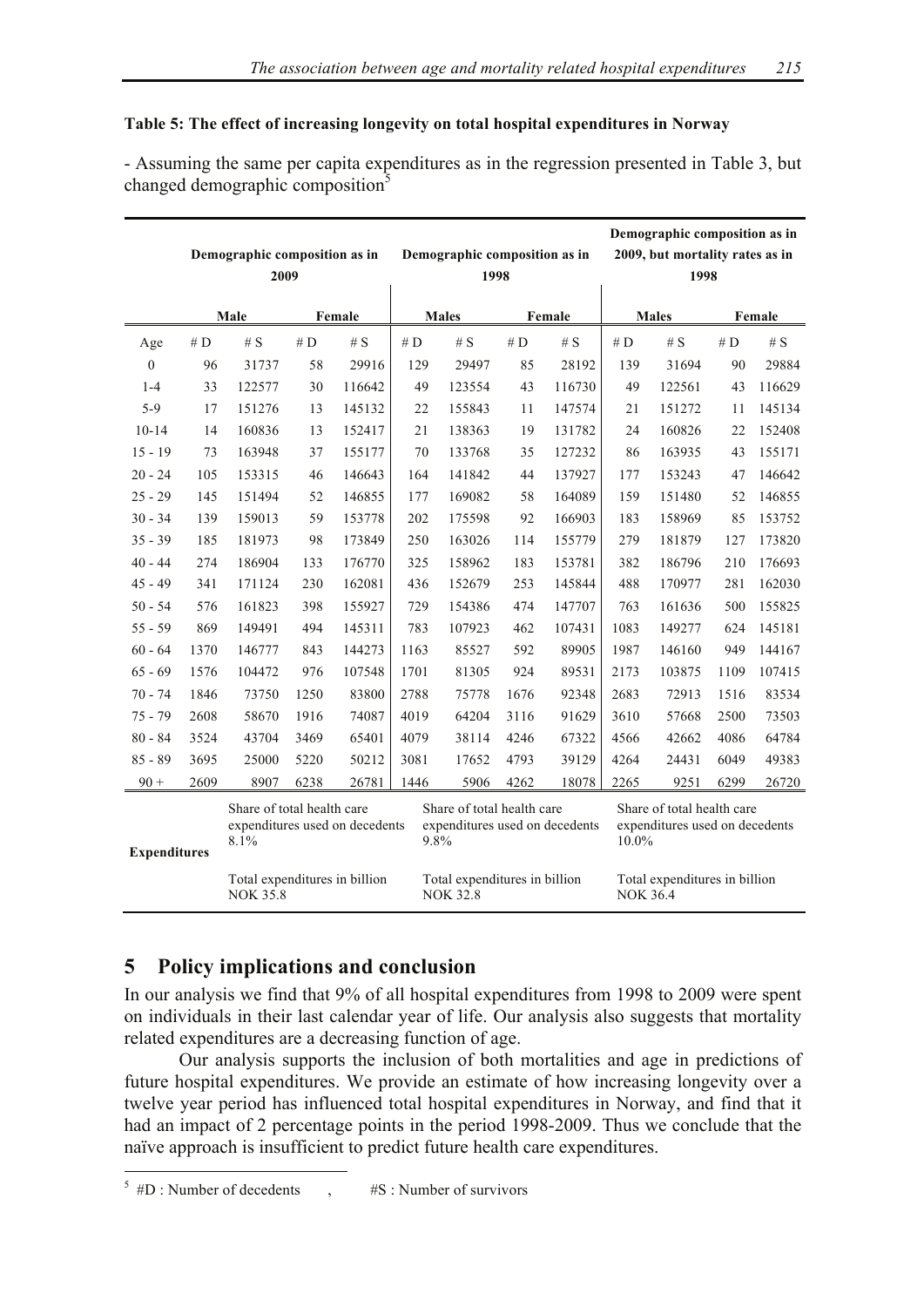The *Red Herring Hypothesis* as it was formulated by Zweifel et al. (1999) states that; 1) time to death do influence health care expenditures, 2) age do not influence health care expenditures. We use the mortality rate in the last calendar year of life, and not time to death. Hence, our assumptions and empirical specification is not tailored to test the Red Herring Hypothesis. Given the assumption that our regression equation is correctly specified, we clearly reject the hypothesis that hospital expenditures is unaffected by age.

The main implication of our results is that increasing longevity may bring about reductions in mortality related expenditures as death is postponed until higher ages, and these reductions in mortality related health expenditures should be taken into account when predicting future health expenditures. Furthermore, as mortality related expenditures are dependent on age, our study suggest that only including time to death without the interaction with age, will give misleading results when predicting future health care expenditures.

Finally, it is important to emphasize that several other factors such as technological progress and general growth in gross domestic product influence the health care spending, and not demographic factors alone (Häkkinen et al., 2008).

### **Acknowledgements**

We wish to thank senior researcher Fredrik A. Dahl and senior researcher Hilde Lurås for extensive discussion regarding method and applying for data from the Norwegian Patient Registry. Thanks to Kamrul Islam for his valuable suggestions. We are grateful for valuable comments and suggestions on a previous version from participants at the iHEA World Congress in Toronto 2011, ASHEcon Minneapolis 2012 and ECHE Zürich. Funding from the Norwegian Research Council is gratefully acknowledged. The authors alone remain responsible for any mistakes, errors or shortcomings.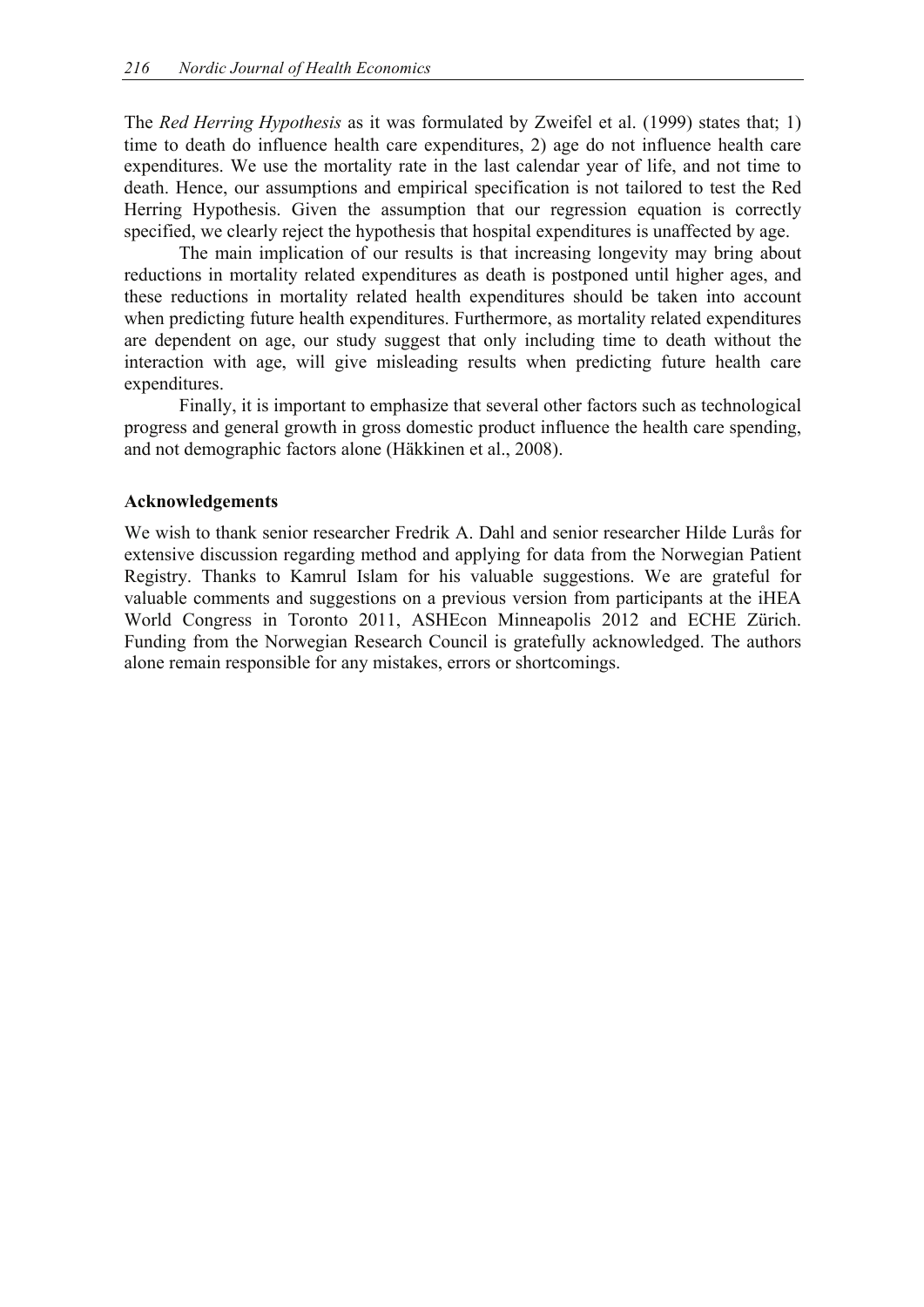### **References**

- Breyer, F. & Felder, S. 2006. Life expectancy and health care expenditures: a new calculation for Germany using the costs of dying. *Health Policy,* 75**,** 178-186.
- Carlsen, F. 2008. Inntektssystem for helseregionene: Somatiske spesialisthelsetjenester. *Samfunnsøkonomen,* 3**,** 8-18.
- Colombier, C. & Weber, W. 2011. Projecting health-care expenditure for Switzerland: further evidence against the 'red-herring'hypothesis. *The International Journal of Health Planning and Management,* 26**,** 246-263.
- Emanuel, E. J. 1996. Cost savings at the end of life. *JAMA: the journal of the American Medical Association,* 275**,** 1907-1914.
- Felder, S., Werblow, A. & Zweifel, P. 2010. Do red herrings swim in circles? Controlling for the endogeneity of time to death. *Journal of health economics,* 29**,** 205-212.
- Hogan, C., Lunney, J., Gabel, J. & Lynn, J. 2001. Medicare beneficiaries' costs of care in the last year of life. *Health Affairs,* 20**,** 188-195.
- Häkkinen, U. H. A., Martikainen, P., Noro, A., Nihtila, E. & Peltola, M. 2008. Aging, health expenditure, proximity to death, and income in Finland. *Health Economics, Policy and Law,* 3**,** 165-195.
- Johnsen, J. R. & Bankauskaite, V. 2006. Health systems in transition. *Norway: European Observatory on Health Systems and Policies,* 8.
- Kalseth, J., Magnussen, J., Anthun, K. S. & Petersen, S. Ø. 2010. Finansiering av spesialisthelsetjenesten i ulike land. *In:* Venner, B. (ed.) *SINTEF rapport.* SINTEF Helsetjenesteforskning.
- Levinsky, N. G., Yu, W., Ash, A., Moskowitz, M., Gazelle, G., Saynina, O. & Emanuel, E. J. 2001. Influence of age on Medicare expenditures and medical care in the last year of life. *JAMA: the journal of the American Medical Association,* 286**,** 1349-1355.
- Lubitz, J. D. & Riley, G. F. 1993. Trends in Medicare payments in the last year of life. *New England journal of medicine,* 328**,** 1092-1096.
- Madsen, M. 2004. Methodologies to incorporate 'death-related'costs in projections of health and long-term care based on Danish data. *Ministry of Finance, Denmark*.
- Melberg, H., Godager, G. & Gregersen, F. 2013. Hospital expenses towards the end of life. *Tidsskrift for den Norske laegeforening: tidsskrift for praktisk medicin, ny raekke,* 133**,** 841- 844.
- Nord, E., Hjort, P. F. & Heiberg, A. N. 1989. Short communication expenditures on health care in the last year of life. *The International journal of health planning and management,* 4**,** 319-322.
- Polder, J. J., Barendregt, J. J. & Oers, H. 2006. Health care costs in the last year of life--the Dutch experience. *Soc Sci Med,* 63**,** 1720-31.
- Salas, C. & Raftery, J. P. 2001. Econometric issues in testing the age neutrality of health care expenditure. *Health Economics,* 10**,** 669-671.
- Scitovsky, A. A. 1984. " The high cost of dying": what do the data show? *The Milbank Memorial Fund Quarterly. Health and Society***,** 591-608.
- Werblow, A., Felder, S. & Zweifel, P. 2007. Population ageing and health care expenditure: a school of 'red herrings'? *Health economics,* 16**,** 1109-1126.